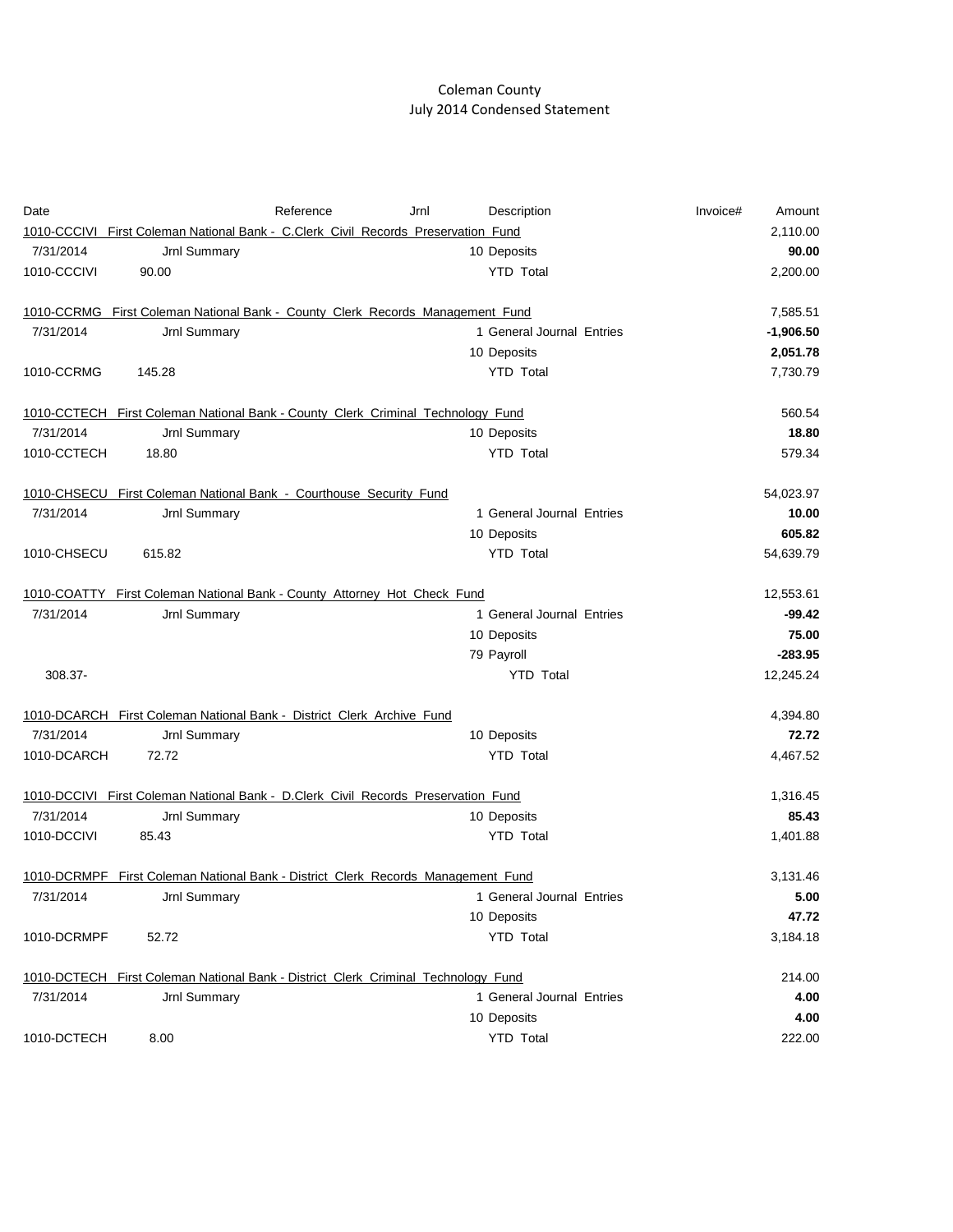| 0.00<br><b>YTD Total</b><br>1010-GENERL First Coleman National Bank - General Fund<br><b>INTEREST</b><br>81 Interest earned for July 2014<br>7/31/2014<br>7/31/2014<br>Jrnl Summary<br>1 General Journal Entries<br>10 Deposits<br>70 A/P Payments<br>71 A/P Manual/Void Entries<br>79 Payroll<br>81 Automatic Interest Income<br><b>YTD Total</b><br>1010-GENERL<br>130,356.42-<br>1010-GENR&B First Coleman National Bank - General Road and Bridge Fund<br>7/31/2014<br><b>INTEREST</b><br>81 Interest earned for July 2014<br>7/31/2014<br>1 General Journal Entries<br>Jrnl Summary<br>10 Deposits<br>70 A/P Payments<br>71 A/P Manual/Void Entries<br>79 Payroll<br>81 Automatic Interest Income<br>1010-GENR&B<br><b>YTD Total</b><br>188.99-<br>1010-GUARD First Coleman National Bank - Supplemental Guardianship Fund<br>7/31/2014<br>Jrnl Summary<br>10 Deposits<br>1010-GUARD<br><b>YTD Total</b><br>100.00<br>1010-HISSOC First Coleman National Bank - Historical Society Fund<br>1010-HISSOC<br><b>YTD Total</b><br>0.00<br>1010-JUSCOU First Coleman National Bank - Justice Court Technology Fund<br>7/31/2014<br>10 Deposits<br>Jrnl Summary<br>1010-JUSCOU<br><b>YTD Total</b><br>264.00<br>1010-LAWENF First Coleman National Bank - Law Enforcement Education Fund<br><b>YTD</b> Total<br>0.00<br>First Coleman National Bank - Precinct No 1<br>1010-PREC01<br>7/31/2014<br><b>INTEREST</b><br>81 Interest earned for July 2014<br>7/31/2014<br>1 General Journal Entries<br>Jrnl Summary | 201.75<br>232,792.69<br>6.54<br>$-61,799.12$<br>86,076.88<br>$-68,925.26$<br>$-21,421.18$<br>$-64,294.28$<br>6.54<br>102,436.27<br>52,083.41<br>3.32<br>$-12,507.87$<br>41,429.18<br>$-4,763.76$<br>$-11,483.96$<br>$-12,865.90$<br>3.32<br>51,894.42<br>2,804.00<br>100.00 |
|-----------------------------------------------------------------------------------------------------------------------------------------------------------------------------------------------------------------------------------------------------------------------------------------------------------------------------------------------------------------------------------------------------------------------------------------------------------------------------------------------------------------------------------------------------------------------------------------------------------------------------------------------------------------------------------------------------------------------------------------------------------------------------------------------------------------------------------------------------------------------------------------------------------------------------------------------------------------------------------------------------------------------------------------------------------------------------------------------------------------------------------------------------------------------------------------------------------------------------------------------------------------------------------------------------------------------------------------------------------------------------------------------------------------------------------------------------------------------------------------------------------------|-----------------------------------------------------------------------------------------------------------------------------------------------------------------------------------------------------------------------------------------------------------------------------|
|                                                                                                                                                                                                                                                                                                                                                                                                                                                                                                                                                                                                                                                                                                                                                                                                                                                                                                                                                                                                                                                                                                                                                                                                                                                                                                                                                                                                                                                                                                                 |                                                                                                                                                                                                                                                                             |
|                                                                                                                                                                                                                                                                                                                                                                                                                                                                                                                                                                                                                                                                                                                                                                                                                                                                                                                                                                                                                                                                                                                                                                                                                                                                                                                                                                                                                                                                                                                 |                                                                                                                                                                                                                                                                             |
|                                                                                                                                                                                                                                                                                                                                                                                                                                                                                                                                                                                                                                                                                                                                                                                                                                                                                                                                                                                                                                                                                                                                                                                                                                                                                                                                                                                                                                                                                                                 |                                                                                                                                                                                                                                                                             |
|                                                                                                                                                                                                                                                                                                                                                                                                                                                                                                                                                                                                                                                                                                                                                                                                                                                                                                                                                                                                                                                                                                                                                                                                                                                                                                                                                                                                                                                                                                                 |                                                                                                                                                                                                                                                                             |
|                                                                                                                                                                                                                                                                                                                                                                                                                                                                                                                                                                                                                                                                                                                                                                                                                                                                                                                                                                                                                                                                                                                                                                                                                                                                                                                                                                                                                                                                                                                 |                                                                                                                                                                                                                                                                             |
|                                                                                                                                                                                                                                                                                                                                                                                                                                                                                                                                                                                                                                                                                                                                                                                                                                                                                                                                                                                                                                                                                                                                                                                                                                                                                                                                                                                                                                                                                                                 |                                                                                                                                                                                                                                                                             |
|                                                                                                                                                                                                                                                                                                                                                                                                                                                                                                                                                                                                                                                                                                                                                                                                                                                                                                                                                                                                                                                                                                                                                                                                                                                                                                                                                                                                                                                                                                                 |                                                                                                                                                                                                                                                                             |
|                                                                                                                                                                                                                                                                                                                                                                                                                                                                                                                                                                                                                                                                                                                                                                                                                                                                                                                                                                                                                                                                                                                                                                                                                                                                                                                                                                                                                                                                                                                 |                                                                                                                                                                                                                                                                             |
|                                                                                                                                                                                                                                                                                                                                                                                                                                                                                                                                                                                                                                                                                                                                                                                                                                                                                                                                                                                                                                                                                                                                                                                                                                                                                                                                                                                                                                                                                                                 |                                                                                                                                                                                                                                                                             |
|                                                                                                                                                                                                                                                                                                                                                                                                                                                                                                                                                                                                                                                                                                                                                                                                                                                                                                                                                                                                                                                                                                                                                                                                                                                                                                                                                                                                                                                                                                                 |                                                                                                                                                                                                                                                                             |
|                                                                                                                                                                                                                                                                                                                                                                                                                                                                                                                                                                                                                                                                                                                                                                                                                                                                                                                                                                                                                                                                                                                                                                                                                                                                                                                                                                                                                                                                                                                 |                                                                                                                                                                                                                                                                             |
|                                                                                                                                                                                                                                                                                                                                                                                                                                                                                                                                                                                                                                                                                                                                                                                                                                                                                                                                                                                                                                                                                                                                                                                                                                                                                                                                                                                                                                                                                                                 |                                                                                                                                                                                                                                                                             |
|                                                                                                                                                                                                                                                                                                                                                                                                                                                                                                                                                                                                                                                                                                                                                                                                                                                                                                                                                                                                                                                                                                                                                                                                                                                                                                                                                                                                                                                                                                                 |                                                                                                                                                                                                                                                                             |
|                                                                                                                                                                                                                                                                                                                                                                                                                                                                                                                                                                                                                                                                                                                                                                                                                                                                                                                                                                                                                                                                                                                                                                                                                                                                                                                                                                                                                                                                                                                 |                                                                                                                                                                                                                                                                             |
|                                                                                                                                                                                                                                                                                                                                                                                                                                                                                                                                                                                                                                                                                                                                                                                                                                                                                                                                                                                                                                                                                                                                                                                                                                                                                                                                                                                                                                                                                                                 |                                                                                                                                                                                                                                                                             |
|                                                                                                                                                                                                                                                                                                                                                                                                                                                                                                                                                                                                                                                                                                                                                                                                                                                                                                                                                                                                                                                                                                                                                                                                                                                                                                                                                                                                                                                                                                                 |                                                                                                                                                                                                                                                                             |
|                                                                                                                                                                                                                                                                                                                                                                                                                                                                                                                                                                                                                                                                                                                                                                                                                                                                                                                                                                                                                                                                                                                                                                                                                                                                                                                                                                                                                                                                                                                 |                                                                                                                                                                                                                                                                             |
|                                                                                                                                                                                                                                                                                                                                                                                                                                                                                                                                                                                                                                                                                                                                                                                                                                                                                                                                                                                                                                                                                                                                                                                                                                                                                                                                                                                                                                                                                                                 |                                                                                                                                                                                                                                                                             |
|                                                                                                                                                                                                                                                                                                                                                                                                                                                                                                                                                                                                                                                                                                                                                                                                                                                                                                                                                                                                                                                                                                                                                                                                                                                                                                                                                                                                                                                                                                                 |                                                                                                                                                                                                                                                                             |
|                                                                                                                                                                                                                                                                                                                                                                                                                                                                                                                                                                                                                                                                                                                                                                                                                                                                                                                                                                                                                                                                                                                                                                                                                                                                                                                                                                                                                                                                                                                 |                                                                                                                                                                                                                                                                             |
|                                                                                                                                                                                                                                                                                                                                                                                                                                                                                                                                                                                                                                                                                                                                                                                                                                                                                                                                                                                                                                                                                                                                                                                                                                                                                                                                                                                                                                                                                                                 |                                                                                                                                                                                                                                                                             |
|                                                                                                                                                                                                                                                                                                                                                                                                                                                                                                                                                                                                                                                                                                                                                                                                                                                                                                                                                                                                                                                                                                                                                                                                                                                                                                                                                                                                                                                                                                                 | 2,904.00                                                                                                                                                                                                                                                                    |
|                                                                                                                                                                                                                                                                                                                                                                                                                                                                                                                                                                                                                                                                                                                                                                                                                                                                                                                                                                                                                                                                                                                                                                                                                                                                                                                                                                                                                                                                                                                 | 857.34                                                                                                                                                                                                                                                                      |
|                                                                                                                                                                                                                                                                                                                                                                                                                                                                                                                                                                                                                                                                                                                                                                                                                                                                                                                                                                                                                                                                                                                                                                                                                                                                                                                                                                                                                                                                                                                 | 857.34                                                                                                                                                                                                                                                                      |
|                                                                                                                                                                                                                                                                                                                                                                                                                                                                                                                                                                                                                                                                                                                                                                                                                                                                                                                                                                                                                                                                                                                                                                                                                                                                                                                                                                                                                                                                                                                 | 7,399.87                                                                                                                                                                                                                                                                    |
|                                                                                                                                                                                                                                                                                                                                                                                                                                                                                                                                                                                                                                                                                                                                                                                                                                                                                                                                                                                                                                                                                                                                                                                                                                                                                                                                                                                                                                                                                                                 | 264.00                                                                                                                                                                                                                                                                      |
|                                                                                                                                                                                                                                                                                                                                                                                                                                                                                                                                                                                                                                                                                                                                                                                                                                                                                                                                                                                                                                                                                                                                                                                                                                                                                                                                                                                                                                                                                                                 | 7,663.87                                                                                                                                                                                                                                                                    |
|                                                                                                                                                                                                                                                                                                                                                                                                                                                                                                                                                                                                                                                                                                                                                                                                                                                                                                                                                                                                                                                                                                                                                                                                                                                                                                                                                                                                                                                                                                                 | 1,585.19                                                                                                                                                                                                                                                                    |
|                                                                                                                                                                                                                                                                                                                                                                                                                                                                                                                                                                                                                                                                                                                                                                                                                                                                                                                                                                                                                                                                                                                                                                                                                                                                                                                                                                                                                                                                                                                 | 1,585.19                                                                                                                                                                                                                                                                    |
|                                                                                                                                                                                                                                                                                                                                                                                                                                                                                                                                                                                                                                                                                                                                                                                                                                                                                                                                                                                                                                                                                                                                                                                                                                                                                                                                                                                                                                                                                                                 | 135,167.06                                                                                                                                                                                                                                                                  |
|                                                                                                                                                                                                                                                                                                                                                                                                                                                                                                                                                                                                                                                                                                                                                                                                                                                                                                                                                                                                                                                                                                                                                                                                                                                                                                                                                                                                                                                                                                                 | 7.65                                                                                                                                                                                                                                                                        |
|                                                                                                                                                                                                                                                                                                                                                                                                                                                                                                                                                                                                                                                                                                                                                                                                                                                                                                                                                                                                                                                                                                                                                                                                                                                                                                                                                                                                                                                                                                                 | $-976.68$                                                                                                                                                                                                                                                                   |
| 10 Deposits                                                                                                                                                                                                                                                                                                                                                                                                                                                                                                                                                                                                                                                                                                                                                                                                                                                                                                                                                                                                                                                                                                                                                                                                                                                                                                                                                                                                                                                                                                     | 674.55                                                                                                                                                                                                                                                                      |
| 70 A/P Payments                                                                                                                                                                                                                                                                                                                                                                                                                                                                                                                                                                                                                                                                                                                                                                                                                                                                                                                                                                                                                                                                                                                                                                                                                                                                                                                                                                                                                                                                                                 | $-9,796.31$                                                                                                                                                                                                                                                                 |
| 71 A/P Manual/Void Entries                                                                                                                                                                                                                                                                                                                                                                                                                                                                                                                                                                                                                                                                                                                                                                                                                                                                                                                                                                                                                                                                                                                                                                                                                                                                                                                                                                                                                                                                                      | $-230.07$                                                                                                                                                                                                                                                                   |
| 79 Payroll                                                                                                                                                                                                                                                                                                                                                                                                                                                                                                                                                                                                                                                                                                                                                                                                                                                                                                                                                                                                                                                                                                                                                                                                                                                                                                                                                                                                                                                                                                      | $-5,207.25$                                                                                                                                                                                                                                                                 |
| 81 Automatic Interest Income                                                                                                                                                                                                                                                                                                                                                                                                                                                                                                                                                                                                                                                                                                                                                                                                                                                                                                                                                                                                                                                                                                                                                                                                                                                                                                                                                                                                                                                                                    | 7.65                                                                                                                                                                                                                                                                        |
| 1010-PREC01<br>15,528.11-<br><b>YTD Total</b>                                                                                                                                                                                                                                                                                                                                                                                                                                                                                                                                                                                                                                                                                                                                                                                                                                                                                                                                                                                                                                                                                                                                                                                                                                                                                                                                                                                                                                                                   | 119,638.95                                                                                                                                                                                                                                                                  |
| 1010-PREC02 First Coleman National Bank - Precinct NO 2                                                                                                                                                                                                                                                                                                                                                                                                                                                                                                                                                                                                                                                                                                                                                                                                                                                                                                                                                                                                                                                                                                                                                                                                                                                                                                                                                                                                                                                         |                                                                                                                                                                                                                                                                             |
| 7/31/2014<br><b>INTEREST</b><br>81 Interest earned for July 2014                                                                                                                                                                                                                                                                                                                                                                                                                                                                                                                                                                                                                                                                                                                                                                                                                                                                                                                                                                                                                                                                                                                                                                                                                                                                                                                                                                                                                                                | 91,959.54                                                                                                                                                                                                                                                                   |
| 7/31/2014<br>1 General Journal Entries<br>Jrnl Summary                                                                                                                                                                                                                                                                                                                                                                                                                                                                                                                                                                                                                                                                                                                                                                                                                                                                                                                                                                                                                                                                                                                                                                                                                                                                                                                                                                                                                                                          | 4.97                                                                                                                                                                                                                                                                        |
| 70 A/P Payments                                                                                                                                                                                                                                                                                                                                                                                                                                                                                                                                                                                                                                                                                                                                                                                                                                                                                                                                                                                                                                                                                                                                                                                                                                                                                                                                                                                                                                                                                                 | $-784.68$                                                                                                                                                                                                                                                                   |
| 71 A/P Manual/Void Entries                                                                                                                                                                                                                                                                                                                                                                                                                                                                                                                                                                                                                                                                                                                                                                                                                                                                                                                                                                                                                                                                                                                                                                                                                                                                                                                                                                                                                                                                                      | $-6,547.56$                                                                                                                                                                                                                                                                 |
| 79 Payroll                                                                                                                                                                                                                                                                                                                                                                                                                                                                                                                                                                                                                                                                                                                                                                                                                                                                                                                                                                                                                                                                                                                                                                                                                                                                                                                                                                                                                                                                                                      | $-1,365.57$                                                                                                                                                                                                                                                                 |
| 81 Automatic Interest Income                                                                                                                                                                                                                                                                                                                                                                                                                                                                                                                                                                                                                                                                                                                                                                                                                                                                                                                                                                                                                                                                                                                                                                                                                                                                                                                                                                                                                                                                                    | $-5,577.34$                                                                                                                                                                                                                                                                 |
| <b>YTD Total</b><br>1010-PREC02<br>14,270.18-                                                                                                                                                                                                                                                                                                                                                                                                                                                                                                                                                                                                                                                                                                                                                                                                                                                                                                                                                                                                                                                                                                                                                                                                                                                                                                                                                                                                                                                                   | 4.97                                                                                                                                                                                                                                                                        |